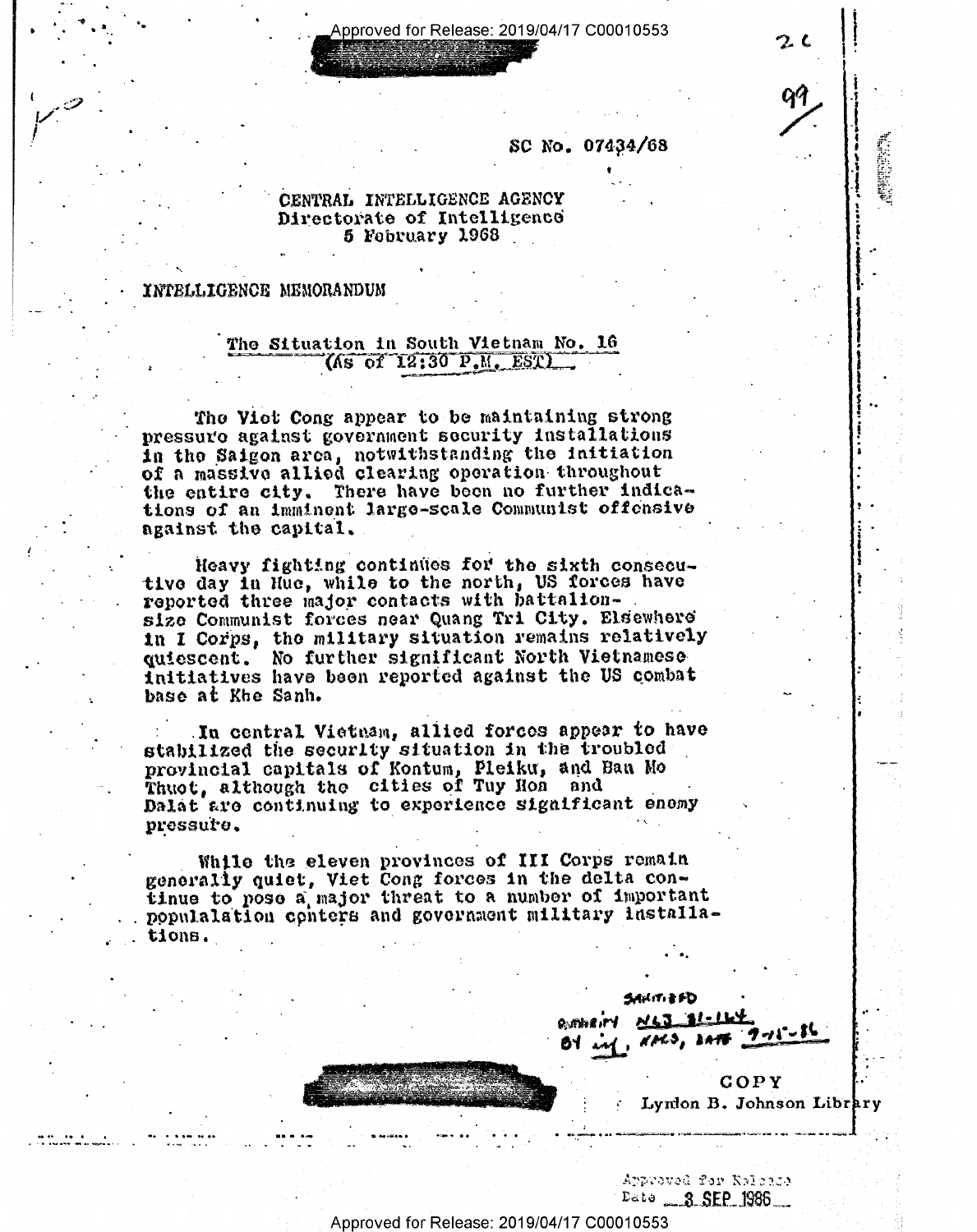### The Saigon Area

1. There are unconfirmed press reports that an estimated 400 Communist attackors early today overran a police substation in Saigon and drove police out of a nearby precinct headquarters which they had set ablaze. The Saigon police reportedly abandoned their 8th Precinct Headquarters in the southern (Cholon) sector of the capital and withdrow northward toward the center of the city.

2. Official reporting from the field has confirmed additional small-scale Viet Cong harassing attacks against Saigon municipal police units and installations in the central residential area's 3rd Precinct and in the 6th and 7th Precincts in Cholon.

3. Viet Cong elements thus far contacted in the Saigon attacks have been described as wearing a variety of outfits, ranging from Buddhist robes and civilian attire to ARVN, Regional Force, Chieu Hoi, and junglo green uniforms.

Neanwhile, an 18-battalion ARVN task force, supported by National Police units, has begun a massive house-to-house search of the entire capital city. US troops have been deployed around the. perimeter of Saigon to screen the ARVN security sweep within the city proper.

There was reported to be an abundant supply 5. of rice and bread in the shops of Saigon and Cholon as of 4 February. Some merchants, however, are apparently not selling their rice, probably in the expectation that prices will continue to soar. It is estimated that the Saigon populace can endure to the 9th or 11th of February without an inflow of food.

#### I Corps

6. Action here continues to be centered in the northern provinces. US forces roported three major contacts--each with an enemy battalion--aear Quang Tri on 5 February. It appears the Communists were routed in two' of the contacts, north and east of the



COPY Lynlon B. Johnson Libilar

Approved for Release: 2019/04/17 C00010553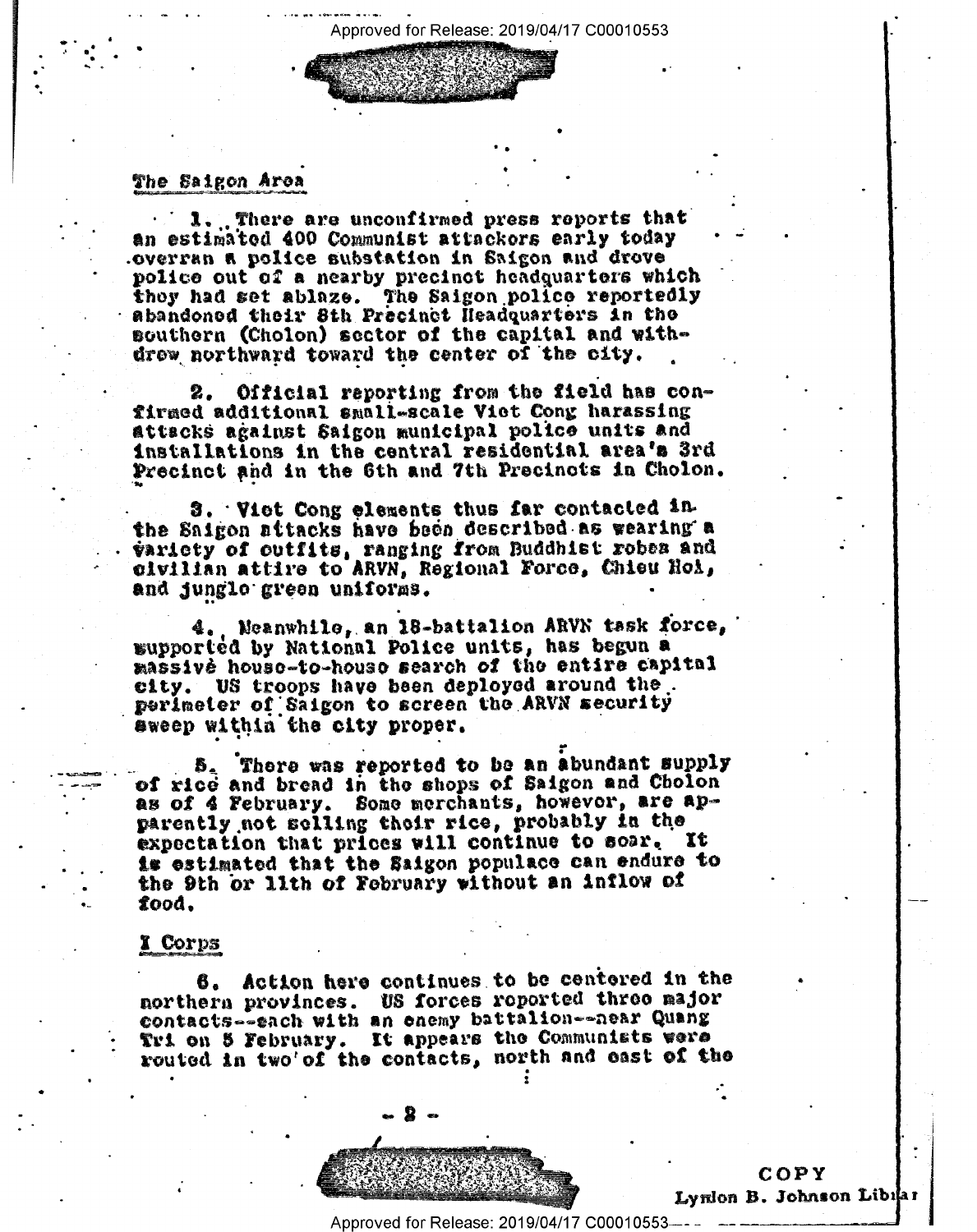city. No results are available on the third. 11S observers report morale in Quang Tri is poor. Proninent Vietnamese officials, including the province chief, are apparently moving their families out of the city.

Elsewhere, there have been no major changes  $\cdot$  7.  $\cdot$ reported since the 7:00 A.M. Sitrep. Unconfirmed press reports indicate US Marine progress in Hue on 5 February continued to be slow in bitter street fighting against determined Communist forces.

#### II Corps

8. In the westorn highlands, allied reaction forces continue to press awoeping operations against enemy concontrations near the provincial capitals of Kontum, Pleiku and Ban Me Thuot. No major developments have been reported since the 7:00 A.M. Sitrep. Along the coast, Tuy Hoa was again attacked by about a battalion of Viet Cong during the day of 5 February according to press reports. The mountnin resort city of Dalat is also said to be under renewed enemy pressure.

### III Corps

9. American observers in the area report no new outbroaks of Communist activity as of the early evening of 5 February. Enemy forces still pose a threat to some provincial capitals including an Loc and Phu Cuong.

# IV Corps

10. The Viet Cong offensive scens to have abated somewhat during 5 February in the Dolta provinces. However, substantial Communist forces remain in the immediate vicinity of some administrative and population centers and US observers on the scene expect renewed attacks at My Tho, Tra Vinh and Rach Gia. Last night, an enomy battalion attacked Go Cong and VC gunners shelled installations near Can Tho. Both areas were quiet by daybroak. Elsewhere, there was sporadic sniper fire in several cities and scattered resistance around the outskirts. Although much of the city has been ravaged, Vinh Long now appearato be firmly in friendly hands.



COPY Lyndon B. Johnson Librar

Approved for Release: 2019/04/17 C00010553